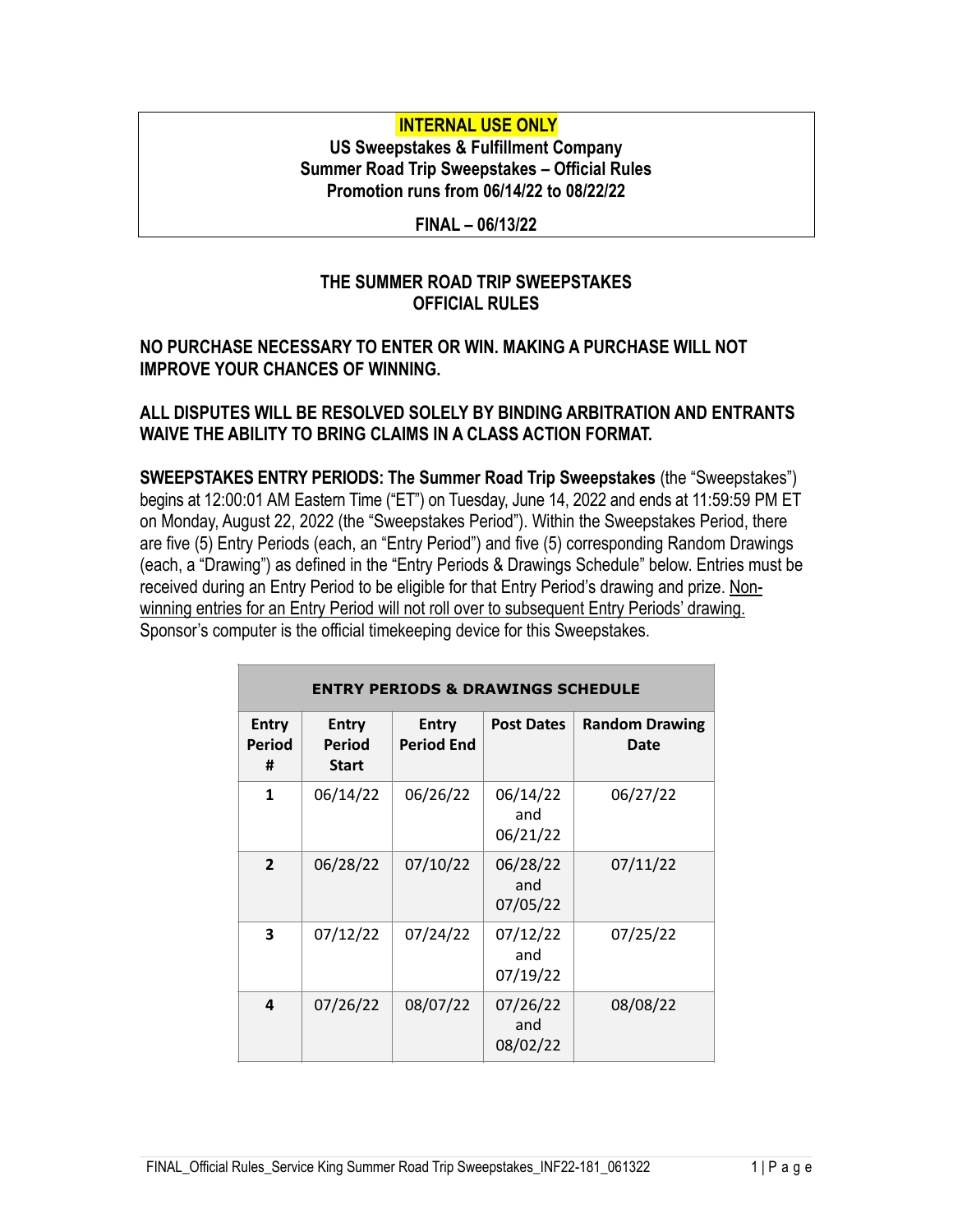| 5 | 08/09/22 | 08/21/22 | 08/09/22        | 08/22/22 |
|---|----------|----------|-----------------|----------|
|   |          |          | and<br>08/16/22 |          |

**ELIGIBILITY:** The Sweepstakes is open to legal residents of the 50 United States (excluding Colorado, Maryland, Nebraska and North Dakota) and the District of Columbia, age 21 or older at the time of entry. Void in Colorado, Maryland, Nebraska, North Dakota, Puerto Rico, Guam, the U.S. Virgin Islands, outside the U.S., and wherever else prohibited by law. Employees, shareholders, officers, directors and agents of Service King (the "Sponsor"), US Sweepstakes & Fulfillment Company (the "Sweepstakes Administrator"), The Infinite Agency, and their respective subsidiaries, affiliates, advertising and promotion agencies, and the immediate family members (spouses, parents, children, and siblings and their spouses) of, and/or those living in the same household of each, are not eligible to enter. Sweepstakes is subject to all applicable federal, state and local laws and regulations.

**ENTRY:** During an Entry Period, participants may enter by logging in to his/her public Instagram account, following @service\_king on Instagram, locate the post from @service\_king on Instagram with a prompt requesting a response to a question or statement to enter that Entry Period's drawing (each, a "Post") and posting a comment to the Post with a response in the Post to receive one (1) entry into the corresponding Entry Period's drawing (the "Entry"). By posting a comment, participant indicates his/her agreement to these Official Rules. Entrant's Instagram settings must be public. Entries uploaded from "private" Instagram accounts will not be eligible. Entrants must follow and continue to follow @service\_king through at least September 23, 2022 in order to be notified in the event he/she is a potential winner. By submitting an Entry, entrants agree to [Instagram's Terms of](http://instagram.com/about/legal/terms/)  [Use.](http://instagram.com/about/legal/terms/) **This Sweepstakes is in no way sponsored, endorsed or administered by, or associated with, Instagram or Meta Platforms, Inc.** 

#### **IMPORTANT: MESSAGE AND DATA RATES MAY APPLY TO USE OF MOBILE PHONE/DEVICE TO PARTICIPATE IN SWEEPSTAKES. INSTAGRAM IS FREE TO DOWNLOAD AND AVAILABLE FOR iPHONE FROM THE APPLE APPLICATION STORE AND FOR ANDROID FROM THE GOOGLE PLAY STORE.**

Your comment or post need not include any reference, positive or negative, to Sponsor's products or services. Instagram stories and Instagram posts where the response is included in a comment rather than the caption of the original post will not be deemed entries.

Entrants are subject to all notices posted online including but not limited to the Sponsor's Privacy Policy which can be found here: [https://www.serviceking.com/privacy-policy.](https://www.serviceking.com/privacy-policy)

**Limit: One (1) Entry per person per Post for a maximum of two (2) Entries per Entry Period.** All Entries become the property of the Sponsor and will not be acknowledged or returned.

**SWEEPSTAKES ENTRY REQUIREMENTS & CONDITIONS:** All Entries must comply with the following minimum guidelines to be eligible: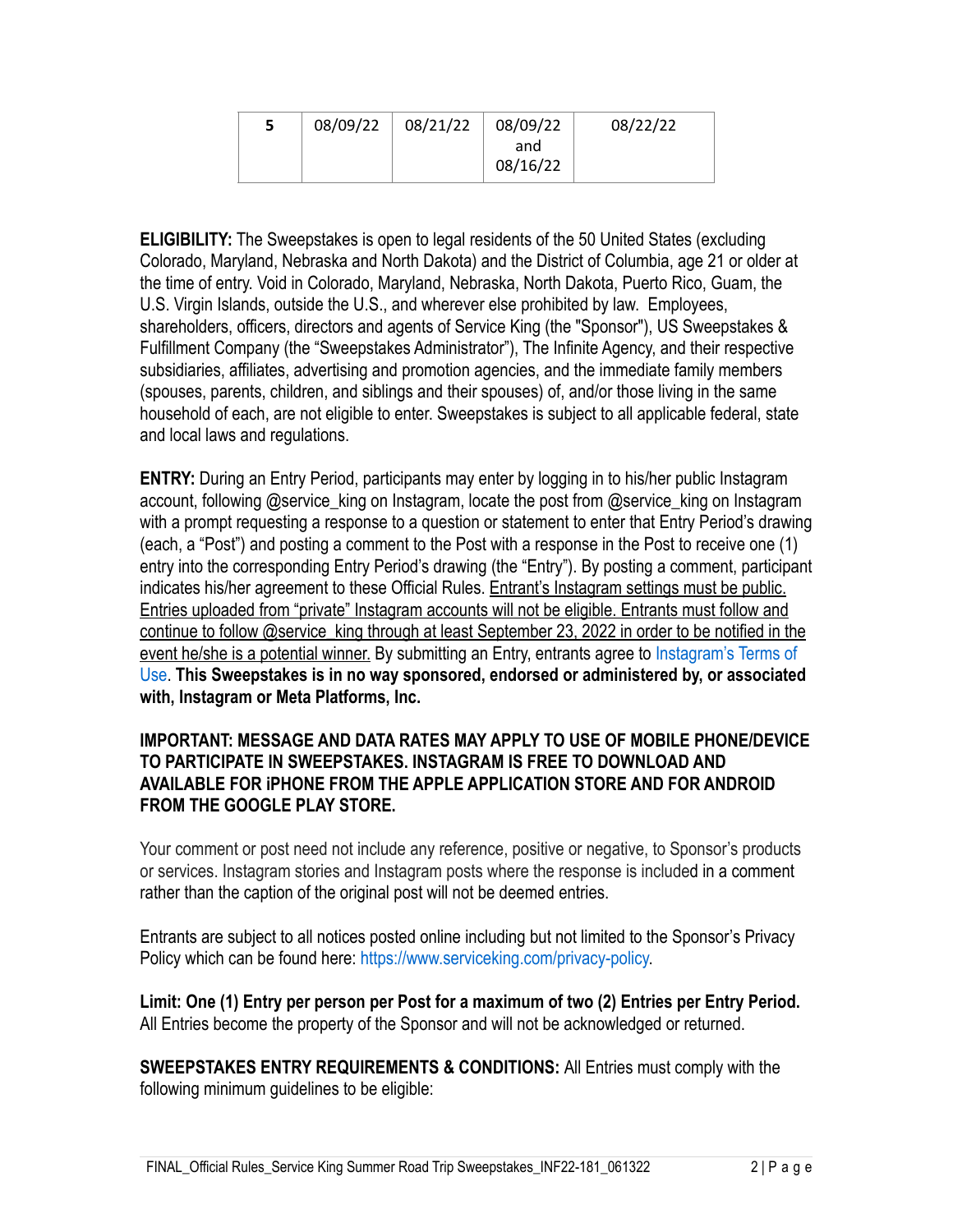- The Entrant should be the primary subject of the Entry. No other individuals may appear in the Entry without express written permission. If Entry features a minor under the age of majority in his/her state of residence, you must obtain written permission from the minor's legal guardian.
- Entrant must be a registered user of Instagram and must comply with Instagram's Terms of Use to submit an Entry.
- Entries must conform to the format and size requirements and limitations of Instagram.
- Entry cannot contain content that is irrelevant to the purpose of the Sweepstakes, as determined in the sole discretion of Sponsor.
- Once an Entry has been submitted, it cannot be modified or deleted by Entrant.
- No duplicate Entries or substantially similar Entries, as determined by the Sponsor's in its sole discretion, may be submitted.
- By submitting a Photo/Video taken by a third party, Entrant warrants and represents that he/she has secured all rights and clearances to the Photo/Video from the photographer/ videographer.
- Entry cannot be profane, pornographic, sexually explicit or suggestive or contain nudity.
- Entry cannot be violent or promote firearms/weapons.
- Entry cannot promote alcohol, illegal drugs or tobacco.
- Entry cannot defame, misrepresent or contain disparaging remarks about people, brands, products or companies.
- Entry cannot contain content that defaces or depicts any person, brand, product or company in a negative or inappropriate manner.
- Entry cannot be obscene or offensive, endorse any form of hate or hate group or be derogatory to any ethnic, racial, gender, religious, professional or age group.
- Entry cannot reference or contain materials embodying copyrighted images, names, likenesses or other indicia identifying any brand, products, company or person, living or dead, without permission.
- Entry cannot communicate messages or images inconsistent with the positive images and/ or goodwill to which Sponsor and Instagram wish to associate, as determined in the sole discretion of Sponsor.
- Entry cannot depict illegal activity and cannot itself be in violation of any law.
- Entry cannot in any way reference persons or organizations without written permission from any person or organization whose name or likeness is used.
- Entry may not include images of a known celebrity, famous or well-known person or any image which violates the right of privacy or publicity of any person.

Except where prohibited by law, by submitting an Entry, the Entrant understands and grants to the Sponsor an irrevocable, 2-year, non-exclusive worldwide license to use his/her Entry, name, hometown and likeness on the Sponsor's various websites and social media sites and in advertising and/or promotional activities worldwide without compensation, permission or notification. Sponsor reserves the right in its sole and absolute discretion to alter, change or modify any Entry.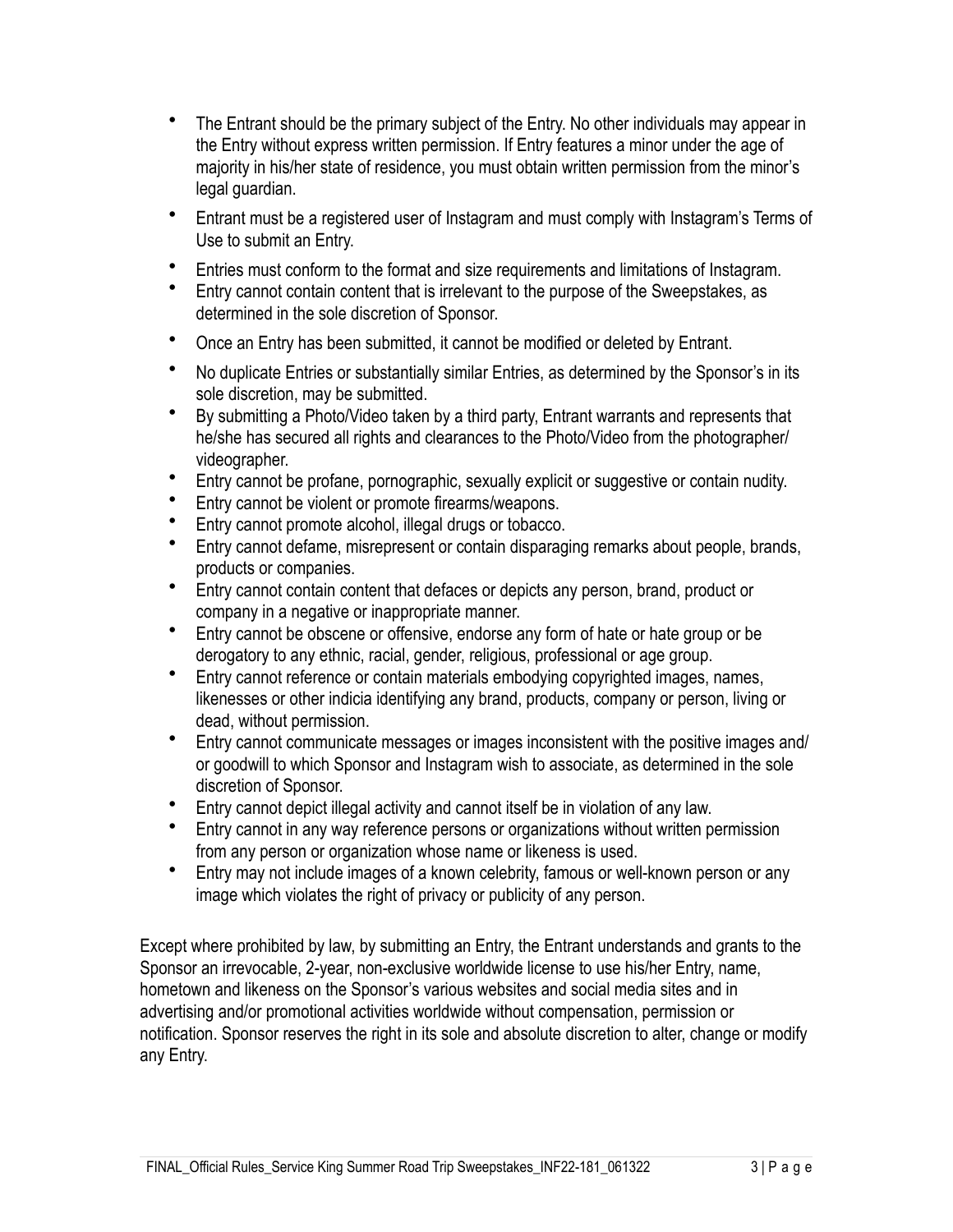By submitting an Entry, entrant warrants and represents that: (a) Entry does not infringe upon the copyrights, trademarks, rights of privacy, publicity or other intellectual property or other legal or moral rights of any person or entity; (b) entrant owns all rights to the Entry, including without limitation, copyrights, and has received prior written permission from a third party if any photo/video was photographed/recorded by someone other than the entrant him/herself; and (c) entrant will indemnify and hold harmless the Sponsor, Administrator and related entities, agents and assigns from any claims and damages (including reasonable attorneys' fees) arising from or relating to the breach or alleged breach of your representations and warranties herein, the Entry, or entrant's conduct in creating the Entry, the acceptance or use of any prize or otherwise in connection with this Sweepstakes.

# **PRIZES/APPROXIMATE RETAIL VALUE ("ARV")/ODDS**:

**Grand Prizes:** There are five (5) Grand Prizes available to be won, one (1) for each Entry Period. Each Grand Prize consists of one (1) \$500 prepaid card. The ARV of the Grand Prize: \$500 each.

## **The total ARV of all prizes available to be won: \$2,500.**

Odds of winning will depend upon the total number of eligible entries received for each drawing.

**RANDOM DRAWINGS:** Potential winners will be selected in a series of random drawings from among all eligible entries received within the corresponding Entry Period on or about the corresponding Random Drawing Date indicated in the Entry Periods & Drawings Schedule in the "Sweepstakes Entry Periods" section of these Official Rules. All drawings will be conducted by the Sweepstakes Administrator, an independent representative of the Sponsor whose decisions are final.

**WINNER NOTIFICATION:** Potential prize winners will be notified by Sponsor via direct message and/or post comment to his/her public Instagram account (the "Notification") on or about the corresponding Drawing Date for that prize. To begin the prize claim process, a potential winner must respond as instructed to the Notification with his/her full name, home address and email address within 48 hours of the Notification. Any potential prize winner who does not reply to the Notification with the required information and within the specified time period will be disqualified and an alternate winner will be notified. If the potential winner does not reply to the Notification with the required information and within the specified time period, he/she will be disqualified and an alternate potential winner may be selected in a separate random drawing.

If a Notification is returned as undeliverable, or if the selected prize winner fails to claim the prize or if selected winner cannot accept or receive the prize for any reason, or he/she is not in compliance with these Official Rules, the prize will be forfeited and an alternate winner will be selected.

#### Prizes will be awarded within forty-five (45) days of winner being verified.

**PRIZE CONDITIONS:** Prizes are not assignable, transferable and may not be substituted except at Sponsor's sole discretion. Sponsor reserves the right to substitute a prize of equal or greater value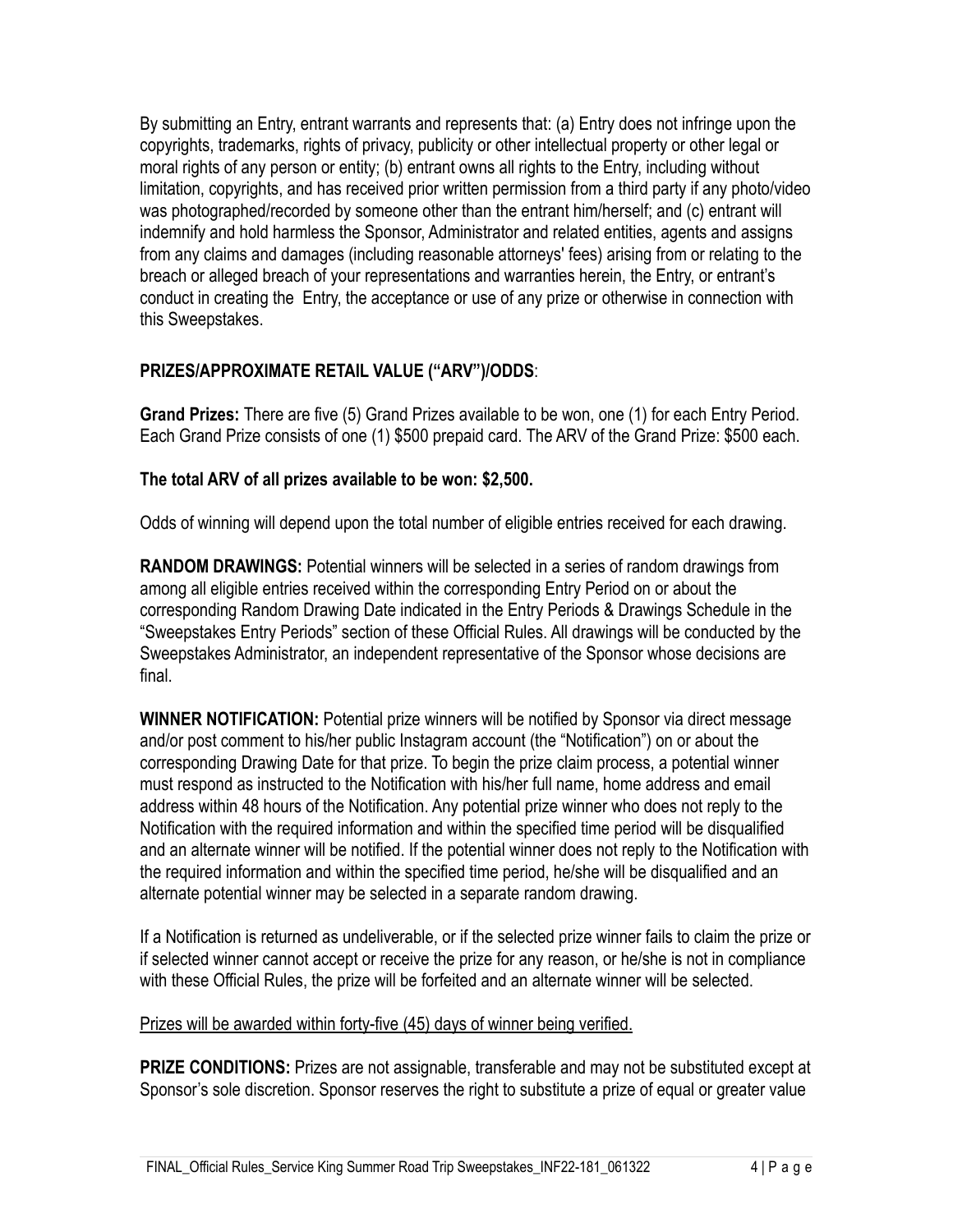at its discretion. Any other incidental expenses on prize not specified herein are the winner's sole responsibility.

Winners are responsible for all federal, state, local and income taxes associated with winning prize. Except where prohibited by law, entry and acceptance of prize constitute permission to use winner's name, prize won, hometown, likeness, video tape, photographs, and statements for purposes of advertising, promotion and publicity (including online posting) in any and all media now or hereafter known throughout the world in perpetuity, without additional compensation, notification or permission.

Gift cards are not redeemable for cash and will not be replaced if lost or stolen. Gift card usage is subject to the issuing company's complete terms and conditions, including expiration dates.

Prize is awarded "as is" with no warranty or guarantee, either express or implied by Sponsor. Winners acknowledge that Sponsor and all other businesses affiliated with this Sweepstakes and their agents do not make, nor are in any manner responsible for any warranty, representations, expressed or implied, in fact or in law, relative to the quality, conditions, fitness or merchantability of any aspect of the prize being offered, except that each merchandise prize shall be subject to its manufacturer's standard warranty (if any).

**GENERAL:** Participating entrants agree to these Official Rules and the decisions of Sweepstakes Administrator and the Sponsor, and release the Sponsor, Administrator, The Infinite Agency, Instagram, Meta Platforms, Inc. and their affiliated companies, and all other businesses involved in this Sweepstakes, as well as the employees, officers, directors and agents of each (collectively, "Released Parties"), from all claims and liability relating to their participation in the promotion, and the acceptance and use/misuse of the prize offered. Participating entrants assume all liability for and Released Parties shall be held harmless against any liability for any injury, losses or damages of any kind to persons, including personal injury or death, or injury to property caused or claimed to be caused in whole or in part, directly or indirectly, by participation in this Sweepstakes, acceptance, possession, or use/misuse of the prize, or any claims based on publicity rights, defamation or invasion of privacy, or merchandise delivery. Sponsor is not responsible for any typographical or other error in the printing of the offer, administration of the Sweepstakes or in the announcement of the prize.

In the event of a dispute over the identity of an entrant, entry will be deemed submitted by the "Authorized Account Holder" of the Instagram account from which the entry is submitted. Authorized Account Holder means the natural person to whom Instagram account is registered. Sponsor may ask any entrant or potential winner to provide Sponsor with proof, to Sponsor's satisfaction, that such party is the authorized account holder of the Instagram account associated with the entry. Entry materials/data that have been tampered with or altered, or mass entries or entries generated by a script, macro or use of automated devices are void. The Released Parties are not responsible for: (i) lost, late, misdirected, damaged or illegible entries; or (ii) error, omission, interruption, deletion, defect, delay in operations or transmission, theft or destruction or unauthorized access to or alterations of entry materials, or for technical, network, telephone equipment, electronic, computer, hardware or software malfunctions of any kind, or inaccurate transmission of or failure to receive entry information by Sponsor on account of technical problems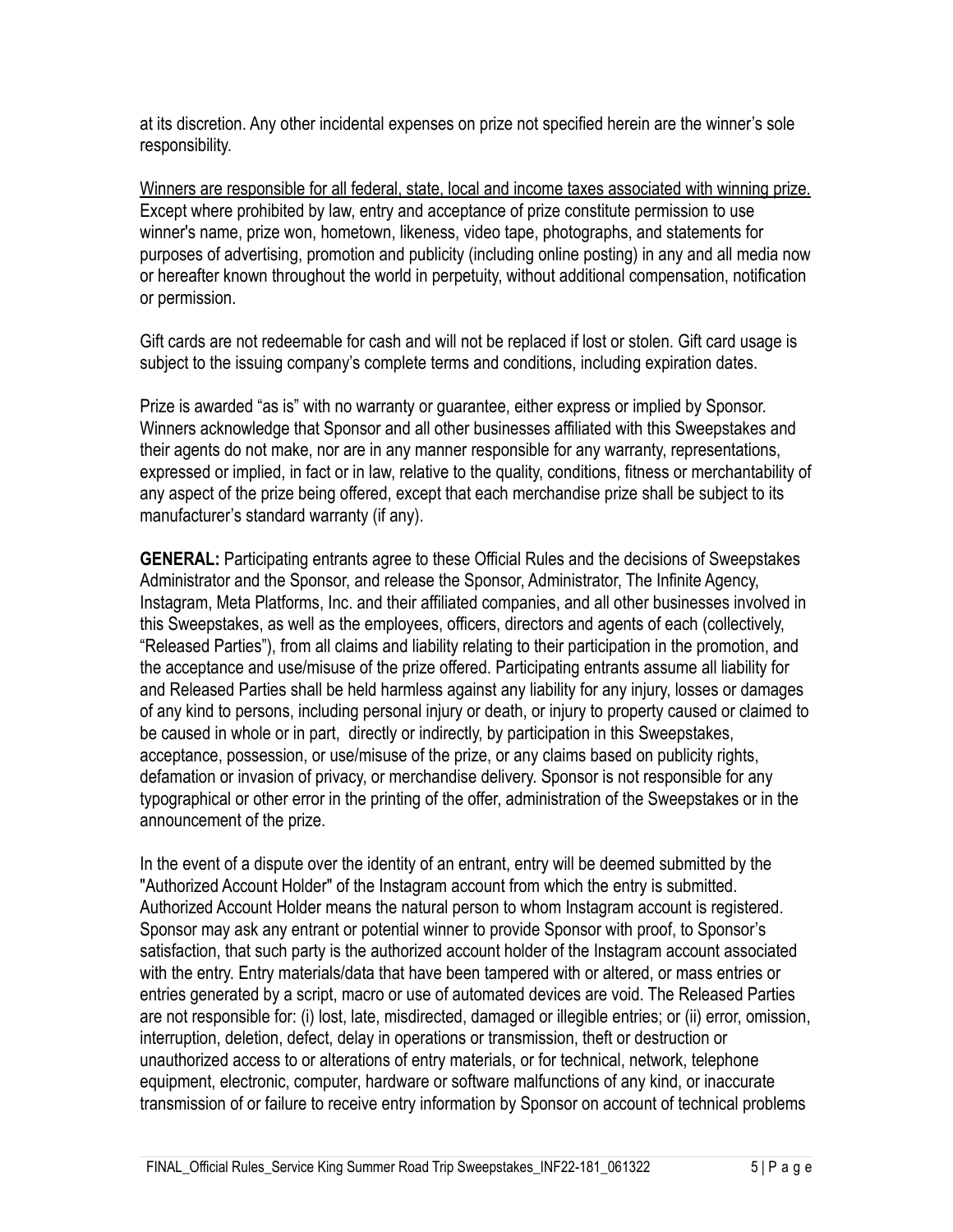or traffic congestion on the Internet or at any website or any combination thereof; or (iii) any injury or damage to entrant's or any other person's computer related to or resulting from participating in the Sweepstakes. By participating in the Sweepstakes, you (i) agree to be bound by these official rules, including all eligibility requirements, and (ii) agree to be bound by the decisions of Sponsor and the Sweepstakes Administrator, which are final and binding in all matters relating to the Sweepstakes. Failure to comply with these official rules may result in disqualification from the Sweepstakes.

Sponsor reserves the right to cancel, suspend and/or modify the Sweepstakes, or any part of it, if any fraud, technical failures or any factor beyond Sponsor's reasonable control impairs the integrity or proper functioning of the Sweepstakes, as determined by Sponsor. If, for any reason, the Sweepstakes cannot be run as planned, Sponsor may disqualify any suspect entries or individuals from the Sweepstakes and any sweepstakes it sponsors and (a) suspend the Sweepstakes and modify the Sweepstakes to address the impairment, then resume the Sweepstakes in a manner that best conforms to the spirit of these Official Rules; and/or (b) award the prize at random from among the eligible, non-suspect entries received up to the time of the impairment.

THE RELEASED PARTIES ARE NOT RESPONSIBLE IF THIS SWEEPSTAKES CANNOT BE ADMINISTERED OR CONDUCTED OR ANY PRIZE CANNOT BE AWARDED DUE TO CANCELLATIONS, DELAYS, OR INTERRUPTIONS RESULTING OR ARISING FROM ACTS OF GOD, WAR, OR TERRORISM, CIVIL UNREST, STRIKES, SUPPLY SHORTAGES, NATURAL DISASTERS, WEATHER, EPIDEMICS, COMPLIANCE WITH ANY LAW OR ORDER OF A GOVERNMENTAL AUTHORITY, OR ANY OTHER SIMILAR ACT, EVENT, OR OCCURRENCE BEYOND THE REASONABLE CONTROL OF THE SPONSOR. BY PARTICIPATING IN THIS SWEEPSTAKES, PARTICIPANT AGREES THAT THE RELEASED PARTIES WILL NOT BE RESPONSIBLE OR LIABLE FOR ANY INJURIES, DAMAGES, OR LOSSES OF ANY KIND, INCLUDING DIRECT, INDIRECT, INCIDENTAL, CONSEQUENTIAL, OR PUNITIVE DAMAGES TO PERSONS, INCLUDING DEATH, OR TO PROPERTY ARISING OUT OF ACCESS TO AND USE OF ANY WEBSITE ASSOCIATED WITH THIS SWEEPSTAKES OR THE DOWNLOADING FROM AND/OR PRINTING MATERIAL DOWNLOADED FROM SUCH SITE, AS APPLICABLE. FURTHER, SPONSOR SHALL NOT BE RESPONSIBLE FOR ANY CANCELLATIONS, DELAYS, DIVERSIONS, CHANGES IN SERVICE OR ACCOMMODATIONS OR SUBSTITUTIONS, OR FOR ANY ACTS OR OMISSIONS BY ANY THIRD PARTIES BEYOND ITS REASONABLE CONTROL, INCLUDING AIR CARRIER(S) AND OTHER TRANSPORTATION COMPANIES; LODGING, RESTAURANT OR OTHER HOSPITALITY PROVIDERS; ENTERTAINMENT PROVIDERS, VENUES OR ARTISTS; OR OTHER THIRD PARTY PROVIDERS SUPPLYING ANY SERVICES OR COMPONENTS OF THE PRIZE(S) TO WINNERS AND/OR THEIR GUESTS, OR FOR ANY RESULTING INJURIES, INCLUDING MONEY DAMAGES, COSTS AND EXPENSES, PROPERTY DAMAGES, PERSONAL INJURIES OR DEATH RESULTING THEREFROM.

**LEGAL WARNING:** ANY ATTEMPT BY AN INDIVIDUAL, WHETHER OR NOT AN ENTRANT, TO DAMAGE, DESTROY, TAMPER OR VANDALIZE THIS WEBSITE OR INTERFERE WITH THE OPERATION OF THE SWEEPSTAKES, IS A VIOLATION OF CRIMINAL AND CIVIL LAWS AND SPONSOR RESERVES THE RIGHT TO SEEK DAMAGES AND DILIGENTLY PURSUE ALL REMEDIES AGAINST ANY SUCH INDIVIDUAL TO THE FULLEST EXTENT PERMITTED BY LAW.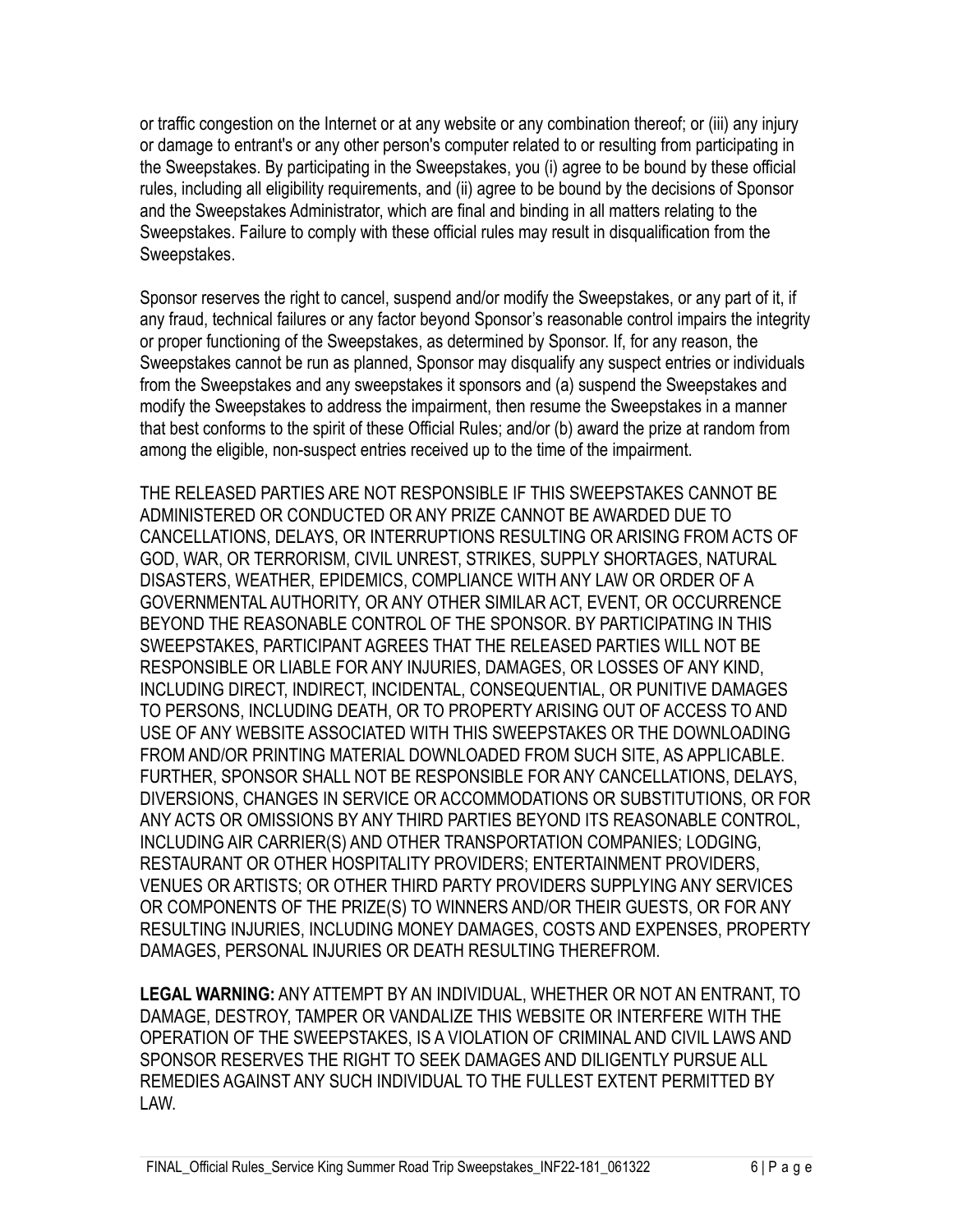**GOVERNING LAW AND LIMITATION OF LIABILITY:** All issues and questions concerning the construction, validity, interpretation and enforceability of these Official Rules or the rights and obligations of entrants, Sponsor or the Released Parties in connection with the Sweepstakes will be governed by and construed in accordance with the internal laws of the State of Texas, without giving effect to any choice of law or conflict of law rules or provisions that would cause the application of any other laws.

BY ENTERING THE SWEEPSTAKES, ENTRANT AGREES THAT TO THE EXTENT PERMITTED BY APPLICABLE LAW: (A) ANY AND ALL DISPUTES, CLAIMS AND CAUSES OF ACTION ARISING OUT OF OR CONNECTED WITH THE SWEEPSTAKES, OR ANY PRIZE AWARDED, WILL BE RESOLVED INDIVIDUALLY, WITHOUT RESORT TO ANY FORM OF CLASS ACTION; (B) ANY AND ALL CLAIMS, JUDGMENTS AND AWARDS WILL BE LIMITED TO ACTUAL THIRD-PARTY, OUT-OF-POCKET COSTS INCURRED (IF ANY) NOT TO EXCEED TEN DOLLARS (\$10.00), BUT IN NO EVENT WILL ATTORNEYS' FEES BE AWARDED OR RECOVERABLE; (C) UNDER NO CIRCUMSTANCES WILL ANY ENTRANT BE PERMITTED TO OBTAIN ANY AWARD FOR, AND ENTRANT HEREBY KNOWINGLY AND EXPRESSLY WAIVES ALL RIGHTS TO SEEK, PUNITIVE, INCIDENTAL, CONSEQUENTIAL OR SPECIAL DAMAGES, LOST PROFITS AND/OR ANY OTHER DAMAGES, OTHER THAN ACTUAL OUT OF POCKET EXPENSES NOT TO EXCEED TEN DOLLARS (\$10.00), AND/OR ANY RIGHTS TO HAVE DAMAGES MULTIPLIED OR OTHERWISE INCREASED; AND (D) ENTRANTS' REMEDIES ARE LIMITED TO A CLAIM FOR MONEY DAMAGES (IF ANY) AND ENTRANT IRREVOCABLY WAIVES ANY RIGHT TO SEEK INJUNCTIVE OR EQUITABLE RELIEF. SOME JURISDICTIONS DO NOT ALLOW THE LIMITATIONS OR EXCLUSION OF LIABILITY, SO THE ABOVE MAY NOT APPLY TO YOU.

**DISPUTES:** The parties hereto each agree to finally settle all disputes only through arbitration; provided, however, the Released Parties shall be entitled to seek injunctive or equitable relief in the state and federal courts in Dallas County, TX and any other court with jurisdiction over the parties. In arbitration, there is no judge or jury and review is limited. The arbitrator's decision and award is final and binding, with limited exceptions, and judgment on the award may be entered in any court with jurisdiction. The parties agree that, except as set forth above, any claim, suit, action or proceeding arising out of or relating to this Sweepstakes shall be resolved solely by binding arbitration before a sole arbitrator under the streamlined Arbitration Rules Procedures of JAMS Inc. ("JAMS") or any successor to JAMS. In the event JAMS is unwilling or unable to set a hearing date within fourteen (14) days of the filing of a "Demand for Arbitration", then either party can elect to have the arbitration administered by the American Arbitration Association ("AAA") or any other mutually agreeable arbitration administration service. If an in-person hearing is required, then it will take place in Richardson, TX. The federal or state law that applies to these Official Rules will also apply during the arbitration. Disputes will be arbitrated only on an individual basis and will not be consolidated with any other proceedings that involve any claims or controversy of another party, including any class actions; provided, however, if for any reason any court or arbitrator holds that this restriction is unconscionable or unenforceable, then the agreement to arbitrate doesn't apply and the dispute must be brought in a court of competent jurisdiction in Richardson, TX. Sponsor agrees to pay the administrative and arbitrator's fees in order to conduct the arbitration (but specifically excluding any travel or other costs of entrant to attend the arbitration hearing). Either party may, notwithstanding this provision, bring qualifying claims in small claims court.